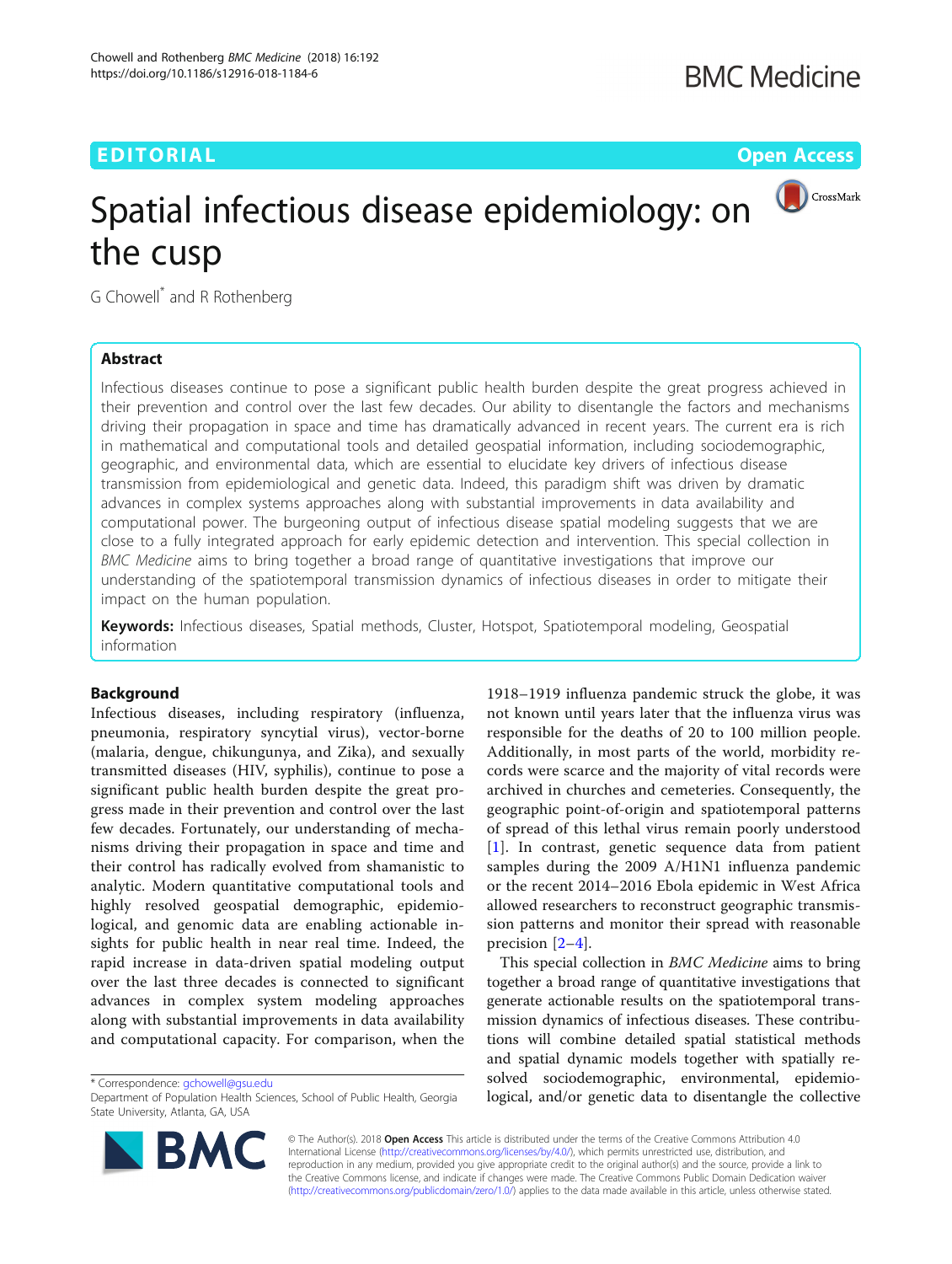dynamics of infectious disease transmission to guide public health policy [\[5](#page-3-0), [6](#page-3-0)]. Additionally, it will examine the spatial distribution of infectious disease burden, including the identification of hotspots and case clustering [[6](#page-3-0)–[9](#page-3-0)], calibrate dynamic models for forecasting the trajectory of epidemics [\[5](#page-3-0), [6,](#page-3-0) [9](#page-3-0)], and simulate scenario analyses to evaluate the impact of different control strategies on epidemic control at various spatial scales [\[10\]](#page-3-0).

# Diverse spatial approaches for infectious disease epidemiology research

Quantitative infectious disease investigations involving spatiotemporal data rely on two broad classes of research methods, namely spatial statistical modeling methods [[11](#page-3-0)–[15](#page-3-0)] and spatial transmission dynamic modeling approaches [\[16](#page-3-0)–[21\]](#page-3-0). The application of these methodological approaches for infectious disease research has rapidly increased over the last two decades, along with major advances in computational power and an increasing amount and diversity of epidemiological and genetic data with spatial and temporal information (Fig. 1). For instance, spatial statistical methods are frequently used to uncover relationships between spatiotemporal infectious disease patterns and host or environmental characteristics [[11](#page-3-0)], generate detailed maps to visualize the distribution of infectious disease morbidity or mortality [[22](#page-3-0)–[24\]](#page-3-0), and identify hotspots or clusters [[12](#page-3-0), [13](#page-3-0)].



Fig. 1 Growth in spatial modeling, 1990-2017 (Web of Science). Search keywords for spatial modeling publications: (spatial model AND infectious diseases) OR (spatial method AND infectious diseases) OR (agent-based model AND infectious diseases) OR (individual-based model AND infectious diseases) OR (metapopulation model AND infectious diseases) OR (microsimulation model AND infectious diseases). Spatial dynamic transmission modeling publications: (microsimulation model AND infectious diseases) OR (agent-based model AND infectious diseases) OR (agent-based modeling AND infectious diseases) OR (individual-based model AND infectious diseases) OR (metapopulation model AND infectious diseases) OR (metapopulation modeling AND infectious diseases)

In this collection, Warren et al. [[7\]](#page-3-0) employed hierarchical Bayesian statistical modeling and epidemiological and genetic data prospectively collected from neighborhoods surrounding a prison in Lima, Peru, to assess spillover of multi-drug resistant tuberculosis (MDR-TB) strains into the surrounding community. Their findings revealed a potential spillover of TB from the prison with a radius estimated at 5.47 km and found that nine MDR-TB samples from non-inmate patients had genetic matches with genetic samples from inmate patients, suggesting that interventions targeting the prison could have benefits for the surrounding community. Moreover, they found a total of eight spatially aggregated genetic clusters of MDR-TB, of which four were within the spillover region. In another contribution, Kang et al. [\[8](#page-3-0)] conducted Bayesian spatiotemporal modeling to generate high-resolution maps of malaria prevalence in Madagascar from 2011 to 2016. Their findings indicate substantial changes in malaria activity over the study period and underscore the importance of monitoring spatiotemporal changes to guide control programs.

Using mathematical and statistical approaches to forecast the course of epidemics at different spatial scales in order to guide interventions is a challenging research area that has received increasing attention over the last decade [[25](#page-3-0)–[28\]](#page-3-0). In BMC Medicine, Chen et al. [\[9](#page-3-0)] developed a statistical framework based on LASSO regression and various spatiotemporal datasets, including weekly surveillance epidemiological data, cell phone network data, building characteristics, meteorological data, vegetation index, and public transport history data, to forecast the trajectory of dengue epidemics at the neighborhood level from 2010 to 2016 in Singapore. Their relatively simple statistical forecasting tool performed remarkably well at generating short-term forecasts (5–12 weeks ahead) with direct public health implications. An open question is whether mechanistic (based on spatial dynamic transmission models) or hybrid approaches could outperform statistical model-based forecasts such as theirs.

Applications of spatial transmission dynamic modeling approaches to investigate infectious disease transmission and control has increased over the last two decades, with a research production of less than five articles per year in 1997 to more than 120 articles per year (Fig. 1). System dynamic models have been most useful in generating scenario analyses of the potential course and severity of infectious disease epidemics [[16](#page-3-0)– [18,](#page-3-0) [21,](#page-3-0) [28](#page-3-0)–[30](#page-3-0)], characterizing and forecasting the spatiotemporal transmission patterns of epidemic outbreaks, or assessing the effectiveness of interventions and the feasibility of achieving elimination targets. In these models, researchers artfully integrate key epidemiological characteristics of the disease and strive to capture relevant mechanisms of disease transmission,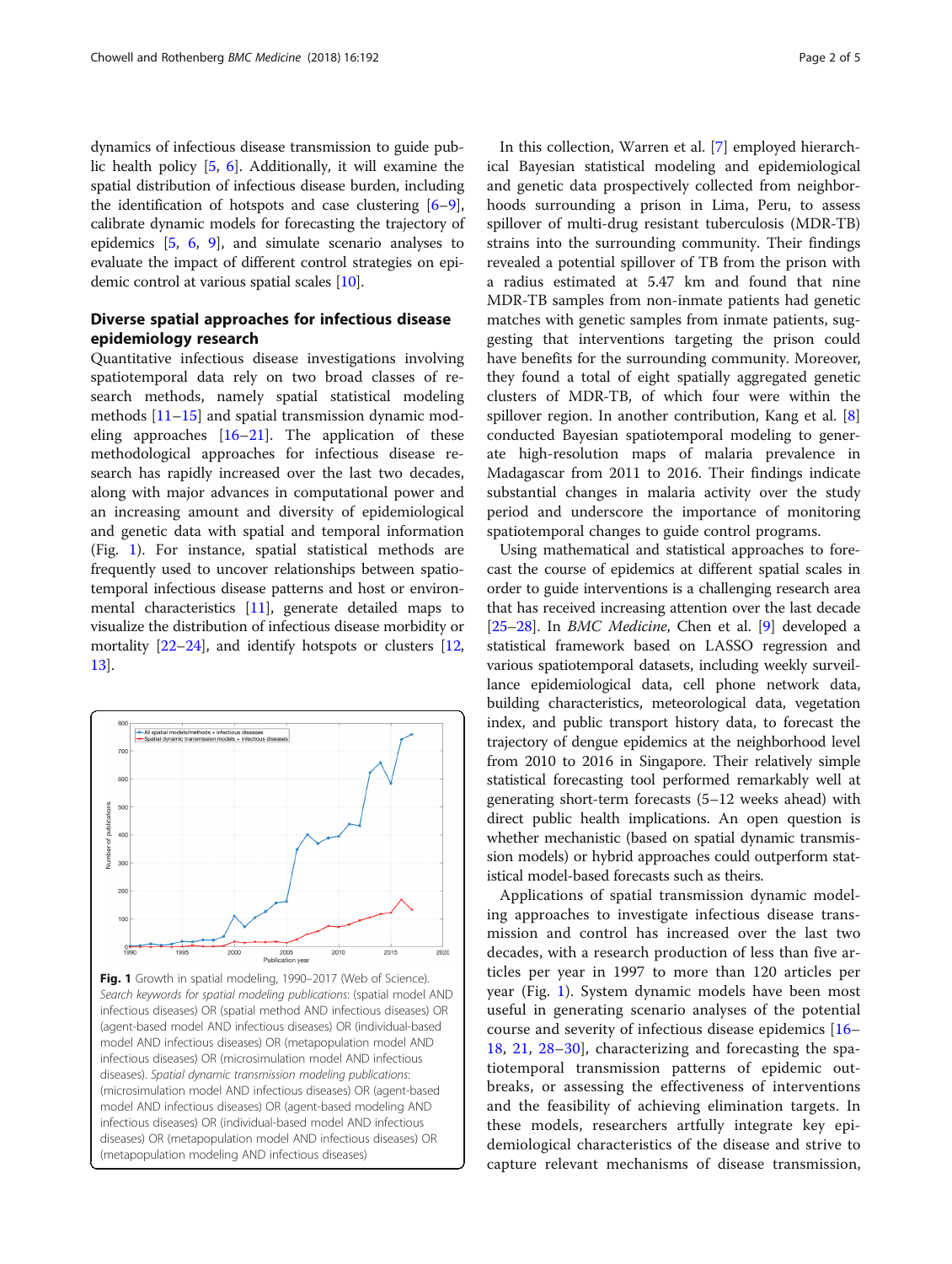including the potential influence of environmental factors. In metapopulation models, a particular type of spatial dynamic model, the population is divided in a set of interacting population groups defined according to spatial or demographic information [[16,](#page-3-0) [17](#page-3-0), [31](#page-3-0)–[33](#page-3-0)]. In comparison, agent-based or microsimulation models consider discrete individuals and model specific individual-level interactions and daily activity patterns, allowing substantial heterogeneity to be included in the population (e.g., vaccination status, healthcare worker status) [\[34](#page-3-0)–[36](#page-4-0)].

Also in this special collection, two studies employed spatial dynamic modeling frameworks at different spatial scales to investigate the spatiotemporal dynamics and control of two mosquito-borne infectious diseases of major international concern. O'Reilly et al. [\[6\]](#page-3-0) developed a deterministic metapopulation model where city-level populations interact according to several scenarios based on gravity and radiation mobility models and flight data to assess the spread of Zika across 90 major cities in Latin America. Their model was calibrated using epidemiological time-series data to estimate transmission parameters and project incidence in 2018. Their findings suggest that population herd immunity has been achieved, with low incidence expected in 2018. This is in line with prior simulations of Zika incidence in the Americas through February 2017 that used an agent-based model to characterize transmission based on temperature, socioeconomic and vector density [[36](#page-4-0)]. Moore et al. [\[5\]](#page-3-0) adapted an agent-based model of dengue transmission dynamics to explore the role of spatial scale 'mismatching' in the dynamics of the 2014–2015 chikungunya epidemic in Colombia. By calibrating models with increasingly higher spatial resolution (national, department, municipality) to national and department-level incidence data, the study demonstrates the importance of designing models that incorporate spatially resolved patterns in mosquito abundance modulated by climatic factors, population density, and movement patterns. This work echoes the spatial dynamics of other infectious diseases such as influenza in the United States [[37](#page-4-0)], the Western African Ebola epidemic [\[28\]](#page-3-0), and Zika in the Americas [\[36\]](#page-4-0), and underscores the impact of spatial structure (metapopulation, static vs. dynamic networkbased models) on disease dynamics.

## **Conclusions**

These contributions, exemplars of the burgeoning output of data-driven spatial modeling, suggest that we are close to a fully integrated approach for early epidemic detection and intervention (Fig. 2). Recent events, such as MERS, SARS, Ebola, and influenza, have highlighted the need for coordinated, interactive, multidisciplinary methods that permit rapid, real-time evaluation and public health action. Virtually all of the elements are in place, although at different stages of development. Digital surveillance is in its infancy, yet it is a rapidly developing research area [[38](#page-4-0), [39\]](#page-4-0), and field epidemiology and analytical tools are well developed. Mathematical modeling, as evidenced by the contributions in this collection, as well as genomic analysis are rapidly expanding [\[40](#page-4-0)]. With the aid of high capacity/high speed computers, accessible from anywhere, these elements speak a mutually comprehensible language. Consider a future disease, X, whose first cases, reported by high speed communication, evoke a coordinated effort from the host country and contributors, immediate on-the- ground epidemiologic characterization, analysis to determine routes of spread, incubation periods, and infectivity, specimens to characterize the infecting agent at the molecular level (immediate vaccine development in a separate path), and models to predict spatial spread. One can envision intervention plans and implementation within (possibly) a matter of days. This description is not far from the actuality of recent events, albeit ignoring the confusion and uncertainty that would be generated by a new, as yet unexplained event, which is critical to achieving a timely and effective intervention. Those first few hours and days are crucial for political

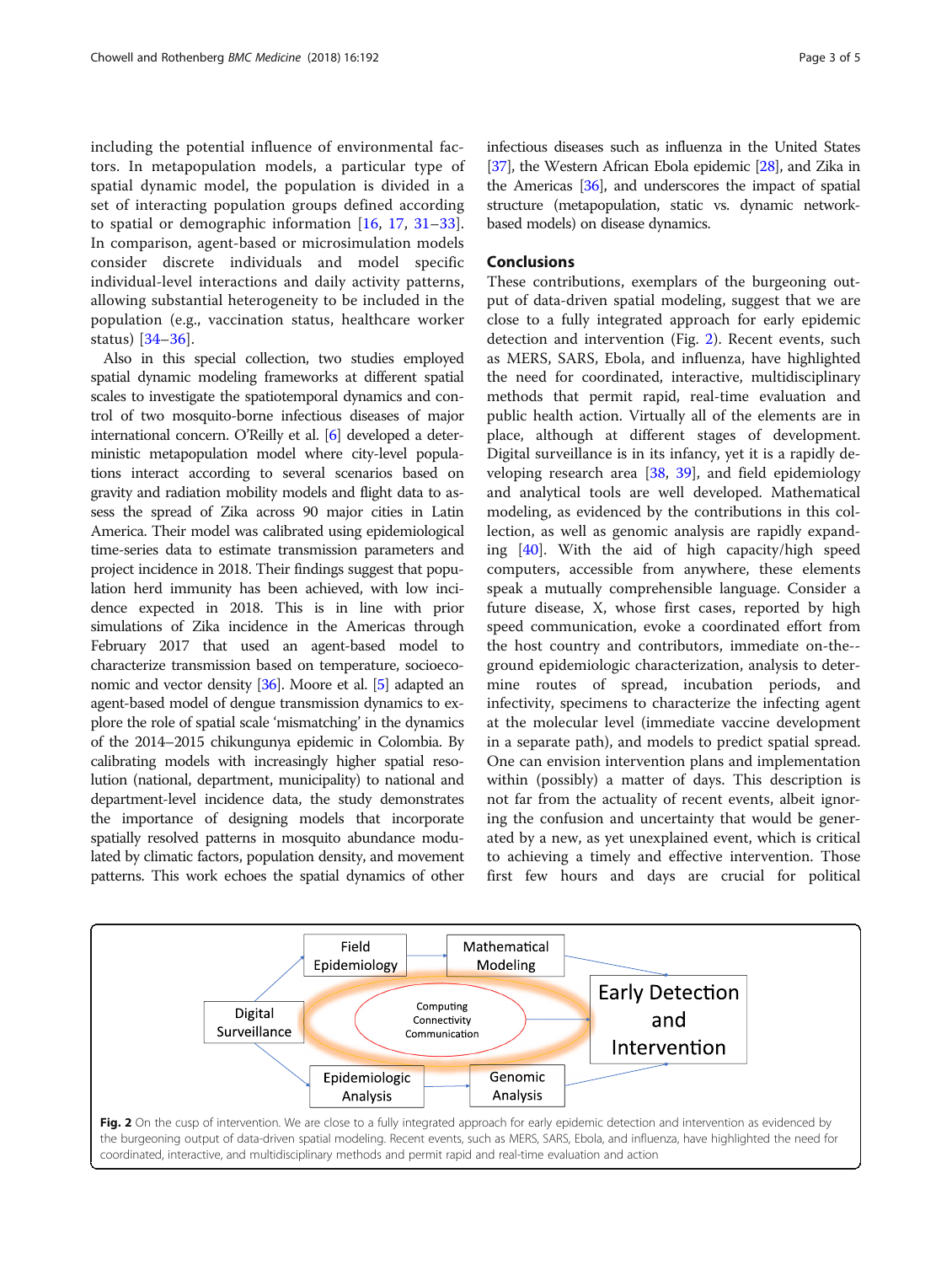<span id="page-3-0"></span>interaction and social organization to enhance or undermine the effort. Unfortunately, the latter is often the case, with issues of resource allocation and agency authority hindering rapid action. Smooth political and social coordination are every bit as important as key technical tools such as genomic technology.

#### Funding

Authors received no specific funding for this work.

#### Availability of data and materials

Not applicable.

#### Authors' contributions

GC and RR wrote and revised the manuscript. All authors read and approved the final amnuscript.

#### Authors' information

GC is Guest Editor of the Spatial epidemiology and infectious diseases article collection in BMC Medicine.

Ethics approval and consent to participate

Not applicable.

#### Consent for publication

Not applicable.

#### Competing interests

The authors declare that they have no competing interests.

### Publisher's Note

Springer Nature remains neutral with regard to jurisdictional claims in published maps and institutional affiliations.

#### Received: 1 September 2018 Accepted: 28 September 2018 Published online: 18 October 2018

#### References

- 1. Oxford JS, Gill D. Unanswered questions about the 1918 influenza pandemic: origin, pathology, and the virus itself. Lancet Infect Dis. 2018. [https://doi.org/10.1016/S1473-3099\(18\)30359-1.](https://doi.org/10.1016/S1473-3099(18)30359-1)
- 2. Mena I, Nelson MI, Quezada-Monroy F, Dutta J, Cortes-Fernandez R, Lara-Puente JH, Castro-Peralta F, Cunha LF, Trovao NS, Lozano-Dubernard B, et al. Origins of the 2009 H1N1 influenza pandemic in swine in Mexico. eLife. 2016;5. <https://doi.org/10.7554/eLife.16777>.
- 3. Gire SK, Goba A, et al. Genomic surveillance elucidates Ebola virus origin and transmission during the 2014 outbreak. Science. 2014;345(6202):1369–72.
- 4. Dudas G, Carvalho LM, Bedford T, Tatem AJ, Baele G, Faria NR, Park DJ, Ladner JT, Arias A, Asogun D, et al. Virus genomes reveal factors that spread and sustained the Ebola epidemic. Nature. 2017;544(7650):309–15.
- 5. Moore S, Bosch Q, Siraj A, Soda J, España G, Campo A, Gomez S, Salas D, Raybaud B, Wenger E, et al. Local and regional dynamics of chikungunya virus transmission in Colombia: the role of mismatched spatial heterogeneity. BMC Med. 2018;16:152.
- O'Reilly KM, Lowe R, Edmunds J, Mayaud P, Kucharski A, Eggo RM, Funk S, Bhatia D, Khan K, Kraemer M, et al. Projecting the end of the Zika virus epidemic in Latin America: a modelling analysis. BMC Med. 2018. [https://doi.](https://doi.org/10.1186/s12916-018-1158-8) [org/10.1186/s12916-018-1158-8](https://doi.org/10.1186/s12916-018-1158-8).
- 7. Warren JL, Grandjean L, Moore DA, Lithgow A, Coronel J, Sheen P, Zelner J, Andrews JR, Cohen T. Investigating spillover of multidrug-resistant tuberculosis from a prison: a spatial and molecular epidemiological analysis. BMC Med. 2018;16:122.
- Kang SY, Battle KE, Gibson HS, Ratsimbasoa A, Randrianarivelojosia M, Ramboarina S, Zimmerman PA, Weiss DJ, Cameron E, Gething PW, et al. Spatio-temporal mapping of Madagascar's malaria Indicator survey results to assess plasmodium falciparum endemicity trends between 2011 and 2016. BMC Med. 2018;16:71.
- 9. Chen Y, Ong JHY, Rajarethinam J, Yap G, Ng LC, Cook A. Neighbourhood level real-time forecasting of dengue cases in tropical urban Singapore. BMC Med. 2018;16:129.
- 10. Gonsalves GS, Copple JT, Johnson T, Paltiel AD, Warren JL. Bayesian adaptive algorithms for locating HIV mobile testing services. BMC Med. 2018;16:155.
- 11. Lawson AB. Bayesian disease mapping: hierarchical modeling in spatial epidemiology. Boca Raton: Chapman and Hall/CRC; 2013.
- 12. Anselin L, Syabri I, Kho Y. GeoDa: an introduction to spatial data analysis. Geograph Anal. 2006;38(1):5–22.
- 13. Kulldorff M, Nagarwalla N. Spatial disease clusters: detection and inference. Stat Med. 1995;14(8):799–810.
- 14. LeSage J, Pace RK. Introduction to spatial econometrics. Boca Raton: CRC Press; 2009.
- 15. Banerjee S. Hierarchical modeling and analysis for spatial data. 2nd ed. New York: Chapman and Hall; 2014.
- 16. Sattenspiel L. The geographic spread of infectious diseases: models and applications. Princeton: Princeton University Press; 2009.
- 17. Riley S. Large-scale spatial-transmission models of infectious disease. Science. 2007;316(5829):1298–301.
- 18. Balcan D, Hu H, Goncalves B, Bajardi P, Poletto C, Ramasco JJ, Paolotti D, Perra N, Tizzoni M, Van den Broeck W, et al. Seasonal transmission potential and activity peaks of the new influenza A (H1N1): a Monte Carlo likelihood analysis based on human mobility. BMC Med. 2009;7:45.
- 19. Eubank S, Guclu H, Kumar VS, Marathe MV, Srinivasan A, Toroczkai Z, Wang N. Modelling disease outbreaks in realistic urban social networks. Nature. 2004;429(6988):180–4.
- 20. Roche B, Broutin H, Simard F, editors. Ecology and evolution of infectious disease: pathogen control and public health Management in low-Income Countries. Oxford: Oxford University Press; 2018.
- 21. Heesterbeek H, Anderson RM, Andreasen V, Bansal S, De Angelis D, Dye C, Eames KT, Edmunds WJ, Frost SD, Funk S, et al. Modeling infectious disease dynamics in the complex landscape of global health. Science. 2015; 347(6227):aaa4339.
- 22. Rothenberg RB, Dai D, Adams MA, Heath JW. The human immunodeficiency virus endemic: maintaining disease transmission in at-risk urban areas. Sex Transm Dis. 2017;44(2):71–8.
- 23. Zulu LC, Kalipeni E, Johannes E. Analyzing spatial clustering and the spatiotemporal nature and trends of HIV/AIDS prevalence using GIS: the case of Malawi, 1994–2010. BMC Infect Dis. 2014;14:285.
- 24. Palk L, Blower S. Geographic variation in sexual behavior can explain geospatial heterogeneity in the severity of the HIV epidemic in Malawi. BMC Med. 2018;16:22.
- 25. Chretien JP, Swedlow D, Eckstrand I, Johansson M, Huffman R, Hebbeler A. Advancing epidemic prediction and forecasting: a new US government initiative. Online J Public Health Inform. 2015;7(1):e13.
- 26. Biggerstaff M, Alper D, Dredze M, Fox S, Fung IC, Hickmann KS, Lewis B, Rosenfeld R, Shaman J, Tsou MH, et al. Results from the centers for disease control and prevention's predict the 2013-2014 influenza season challenge. BMC Infect Dis. 2016;16:357.
- 27. Viboud C, Sun K, Gaffey R, Ajelli M, Fumanelli L, Merler S, Zhang Q, Chowell G, Simonsen L, Vespignani A, et al. The RAPIDD Ebola forecasting challenge: synthesis and lessons learnt. Epidemics. 2018;22:13–21.
- 28. Chowell G, Viboud C, Simonsen L, Merler S, Vespignani A. Perspectives on model forecasts of the 2014-2015 Ebola epidemic in West Africa: lessons and the way forward. BMC Med. 2017;15:42.
- 29. Ferguson NM, Cummings DA, Cauchemez S, Fraser C, Riley S, Meeyai A, Iamsirithaworn S, Burke DS. Strategies for containing an emerging influenza pandemic in Southeast Asia. Nature. 2005;437(7056):209–14.
- 30. Longini IM Jr, Nizam A, Xu S, Ungchusak K, Hanshaoworakul W, Cummings DA, Halloran ME. Containing pandemic influenza at the source. Science. 2005;309(5737):1083–7.
- 31. Arino J, Davis JR, Hartley D, Jordan R, Miller JM, van den Driessche P. A multi-species epidemic model with spatial dynamics. Math Med Biol. 2005; 22(2):129–42.
- 32. Wesolowski A, O'Meara WP, Eagle N, Tatem AJ, Buckee CO. Evaluating spatial interaction models for regional mobility in sub-Saharan Africa. PLoS Comput Biol. 2015;11(7):e1004267.
- 33. Rvachev LA, Longini IMJ. A mathematical model for the global spread of influenza. Math Biosci. 1985;75:1–22.
- 34. Ajelli M, Goncalves B, Balcan D, Colizza V, Hu H, Ramasco JJ, Merler S, Vespignani A. Comparing large-scale computational approaches to